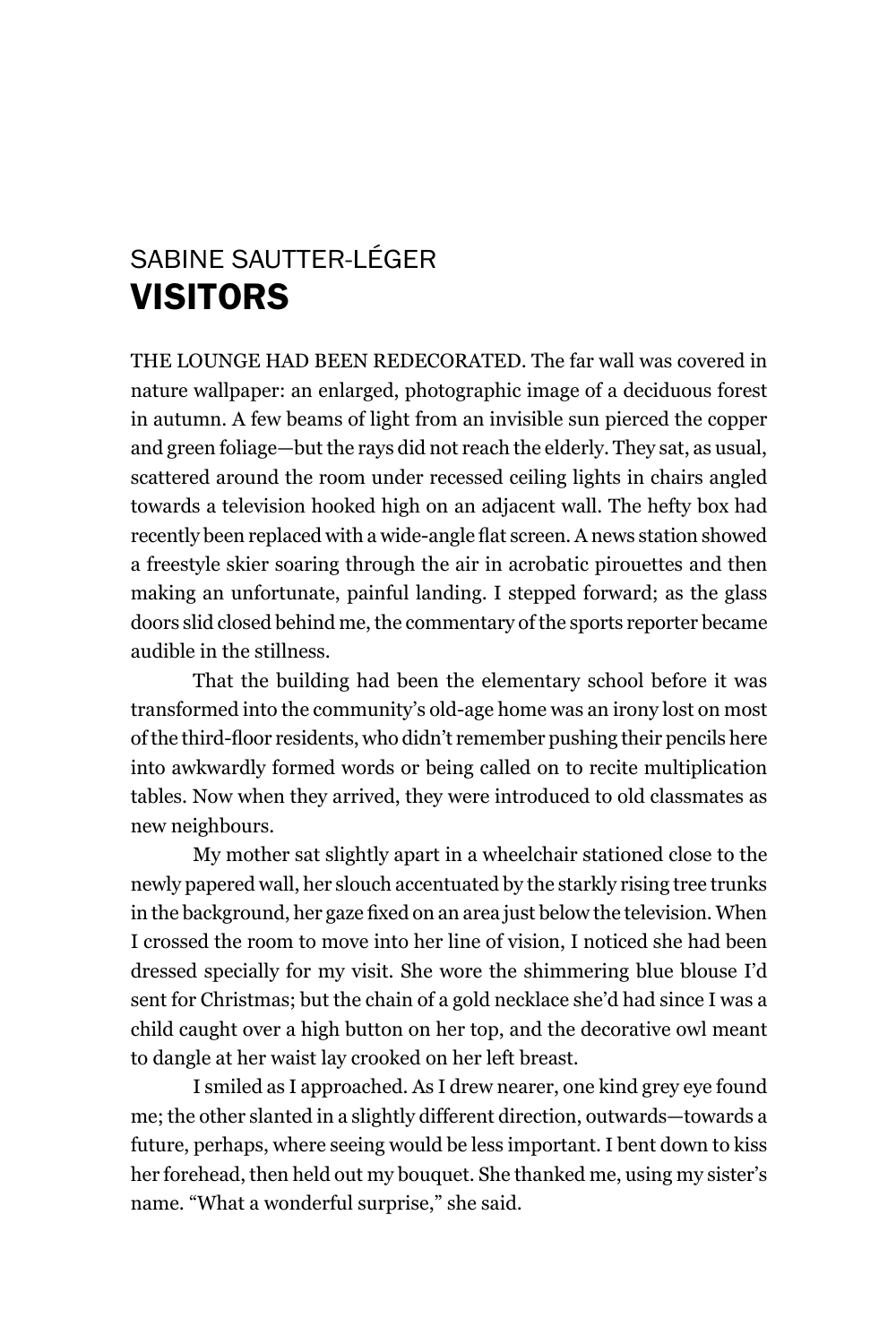"I'm Simone," I said, placing the yellow tulips in her lap.

We are three daughters; a son, Luc, came late and left early. He hanged himself last year in his boss's office after a short but deep depression. My mother does not know of his death. As I pushed her wheelchair out of the lounge, she lifted one hand and made a flourish towards the wall. "Luc put this paper up yesterday," she said.

The apartment doors in the third-floor hallway have framed pictures of their inhabitants next to the names. We slowed as we reached my mother's room. "mother and Father are here," she announced.

I hesitated. "Are you sure?"

"Yes, there they are in the back." mounted on the far wall of her room were the familiar black-and-white pictures of her own parents, taken over sixty years ago. "There they are," she pointed.

"Those are very nice photos of your parents," I said.

"They came yesterday to see me."

"I don't think so, mom. These are pictures of your parents, from when they were young."

"They were supposed to come this afternoon, too."

I paused. "And did they show up?"

My mother studied the floor a long moment before responding. My eyes followed hers down to the intersecting tiles. The grout was darker by the doorway. "They came and didn't come," she said at last, lifting her chin.

"There's another picture of my parents," she said, drawing my attention to a different wall.

"Mom." I said. "That's you with your husband, on your fiftieth wedding anniversary. It's you with Pa before he passed away."

my mother raised her eyebrows and acquiesced with ostentatious politeness. Reaching over the side of the wheelchair to her commode, she pulled on the first drawer; it stuck slightly and she had to jostle it. "I have something here for you," she said, tugging. A lifelong habit of making company feel welcome animated her. "Let me find it. Something—" She stopped short. "My goodness! Do I ever have a lot of stockings! Look."

I admired a drawer almost overflowing with rolled-up nylons in varying shades of brown. She closed it with a shove and with a shaky hand pulled on the drawer below. "These are my nightgowns," she explained. She waved me to open the last drawer. The bottom drawer contained folded sweaters and pants.